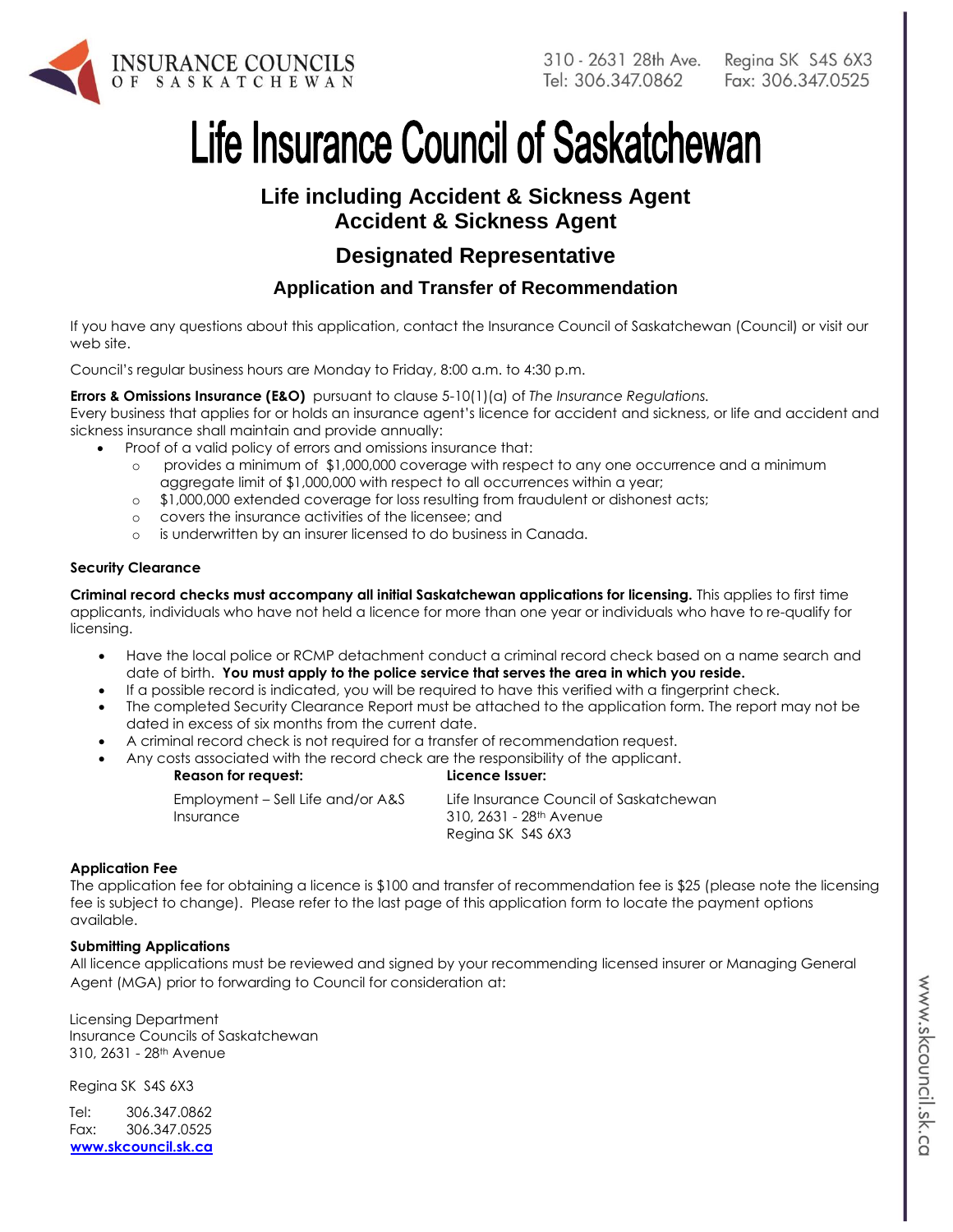

| Life Insurance Council of<br>Saskatchewan                                                                                                        | For office use only<br>Licence Number | <b>Received Date</b>            |                 |           |
|--------------------------------------------------------------------------------------------------------------------------------------------------|---------------------------------------|---------------------------------|-----------------|-----------|
| Life A&S Agent Designated Rep<br>ப<br>$\Box$ A&S Agent Designated Rep<br>Application - \$100<br>$\Box$<br>Transfer of Recommendation - \$25<br>U | Date Issued<br>Date Processed         |                                 |                 |           |
| <b>Part A: Identification Information</b>                                                                                                        |                                       |                                 | $\Box$ Male     |           |
| 0<br>Mr.<br>$\Box$ Mrs.<br>$\Box$ Miss<br>$\Box$ Ms.                                                                                             |                                       | Date of Birth<br>month day year | $\Box$ Female   |           |
| Legal First Name (in full)<br>Legal Last Name                                                                                                    |                                       | Legal Middle Name(s)            |                 |           |
| <b>Preferred First Name</b>                                                                                                                      |                                       | Maiden Name                     |                 |           |
| Previous Surname(s):                                                                                                                             |                                       |                                 |                 |           |
| 1. Are you a permanent resident or citizen of Canada?<br>If you answered yes, do not complete question 2.                                        |                                       |                                 | $\Box$ Yes      | $\Box$ No |
| 2. Are you a citizen of another country that holds a valid work permit or Immigrant Visa in<br>Canada? If yes, please attach a copy.             |                                       |                                 | $\Box$ Yes      | $\Box$ No |
| If you answered no to either question, please provide an explanation on a separate sheet of paper and attach it<br>to this application form.     |                                       |                                 |                 |           |
| <b>Place of residence</b>                                                                                                                        |                                       |                                 |                 |           |
| Number and Street, Apt., Box #                                                                                                                   |                                       |                                 |                 |           |
| City/Town                                                                                                                                        | Province/State                        |                                 | Postal/Zip Code |           |
| Personal Telephone<br>Personal Fax                                                                                                               |                                       | <b>Personal Cell</b>            |                 |           |
| Personal E-mail                                                                                                                                  |                                       |                                 |                 |           |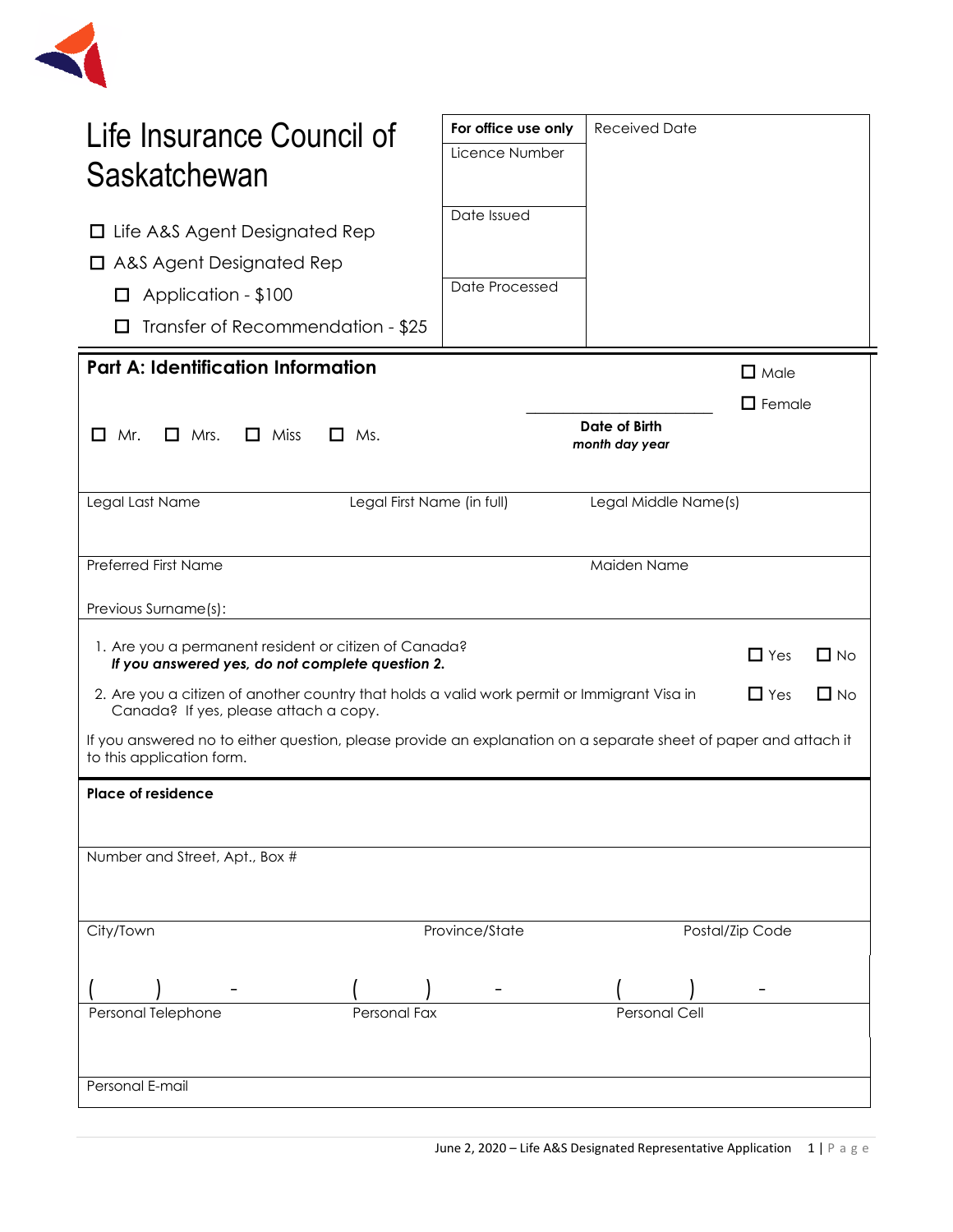

| Business address where you will be employed. This is the address where mail will be sent.                                                                                               |  |  |  |
|-----------------------------------------------------------------------------------------------------------------------------------------------------------------------------------------|--|--|--|
| (complete only if difference than place of residence)                                                                                                                                   |  |  |  |
|                                                                                                                                                                                         |  |  |  |
| <b>Business Name (if applicable)</b>                                                                                                                                                    |  |  |  |
|                                                                                                                                                                                         |  |  |  |
| Number, Street, Suite # and/or Box #                                                                                                                                                    |  |  |  |
|                                                                                                                                                                                         |  |  |  |
| City/Town<br>Province/State<br>Postal/Zip Code                                                                                                                                          |  |  |  |
| ext                                                                                                                                                                                     |  |  |  |
| <b>Business Telephone</b><br><b>Business Fax</b>                                                                                                                                        |  |  |  |
|                                                                                                                                                                                         |  |  |  |
| <b>Business E-mail</b>                                                                                                                                                                  |  |  |  |
| Part B: Other Recognized Designations and/or Education Obtained                                                                                                                         |  |  |  |
| Highest level of education obtained                                                                                                                                                     |  |  |  |
|                                                                                                                                                                                         |  |  |  |
| $\Box$ Other<br>High School Diploma<br>$\Box$ GED<br>ப                                                                                                                                  |  |  |  |
| Please identify any insurance designations you currently hold. Attach a copy of the certificate or diplomas to this                                                                     |  |  |  |
| application.                                                                                                                                                                            |  |  |  |
| <b>Part C: Segregated Funds</b>                                                                                                                                                         |  |  |  |
| A licensee may not act as an agent in the sale of segregated funds unless the licensee has passed a segregated                                                                          |  |  |  |
| funds course approved by the Life Insurance Council of Saskatchewan (Council). Please visit the Council web site or<br>contact the office to obtain a current copy of approved courses. |  |  |  |
| I have attached a copy of my certificate of completion or passing examination mark to this                                                                                              |  |  |  |
| $\Box$ Yes $\Box$ No<br>application for one of the approved segregated fund courses.                                                                                                    |  |  |  |
|                                                                                                                                                                                         |  |  |  |
| Part D: Examination and/or Experience Information                                                                                                                                       |  |  |  |
| An application for licence will not be accepted unless the applicant has passed the qualifying examination(s) and<br>provides supporting documentation of successful completion.        |  |  |  |
| I have satisfied the following requirements: (Place a check mark in the boxes that appy to your application)                                                                            |  |  |  |
| I have successfully completed the following LLQP Exams:<br>1.                                                                                                                           |  |  |  |
| $\Box$ Accident & Sickness<br>$\Box$ Ethics (Canadian Law)                                                                                                                              |  |  |  |
| $\Box$ Life<br>$\Box$ Segregated Funds                                                                                                                                                  |  |  |  |
| If you have successfully completed the LLQP course and examination, please indicate the name of course<br>2.                                                                            |  |  |  |
| provider                                                                                                                                                                                |  |  |  |
| Other licensing exams I have completed prior to the implementation of the LLQP Course and Exams<br>3.                                                                                   |  |  |  |
|                                                                                                                                                                                         |  |  |  |
| <b>Note 1:</b> Individuals must apply for a licence within one year from the date of successful completion of the examination(s).                                                       |  |  |  |
| Note 2: An individual applying for a licence, who has not held an active licence in any jurisdiction in Canada during the past two                                                      |  |  |  |
| consecutive years, will be considered a new applicant.                                                                                                                                  |  |  |  |
|                                                                                                                                                                                         |  |  |  |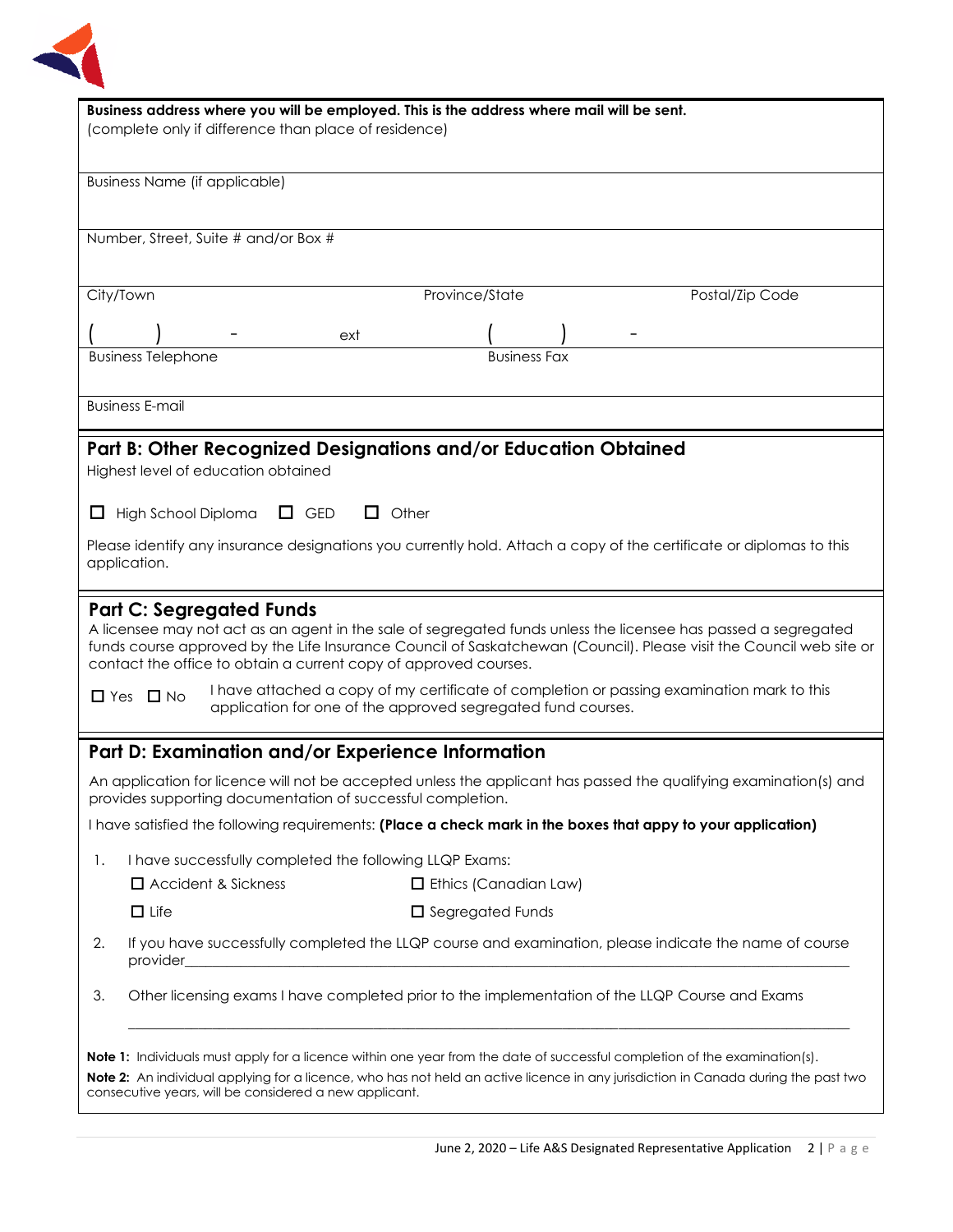

## **Part E: Supervision Requirements**

All licensees are subject to supervision requirements that are outlined in the bylaws.

- 1. An individual licensed before January 1, 2020 is subject to New Agent Supervision until he or she completes two years as a licensee; or
- 2. An individual licensed after January 1, 2020 is subject to New Agent Supervision until he or she completes a minimum of 50 placed and inforce policies, completes a minimum of one year as a licensee AND provides evidence of completion to Council.

#### **The Supervising Licensee (must be licensed in Saskatchewan)**

A licensee shall not:

- 1. act as a supervisor unless he or she has:
	- a. at least three years experience as a licensed agent;
	- b. is not subject to New Agent Supervision as outlined in subsections 7-3(4) and (5) of the bylaws; and
	- c. is knowledgeable about the product being sold by the supervised licensee; or
- 2. act in the transaction of or supervision of segregated funds transactions unless he or she has passed an

investment funds course approved by council.

## **Part F: Errors & Omissions Insurance (E&O)**

□ **Yes** □ **No** I have attached a copy of the E&O Certificate in the name of the agent pursuant to clause 5-10(1)(a) of the regulations.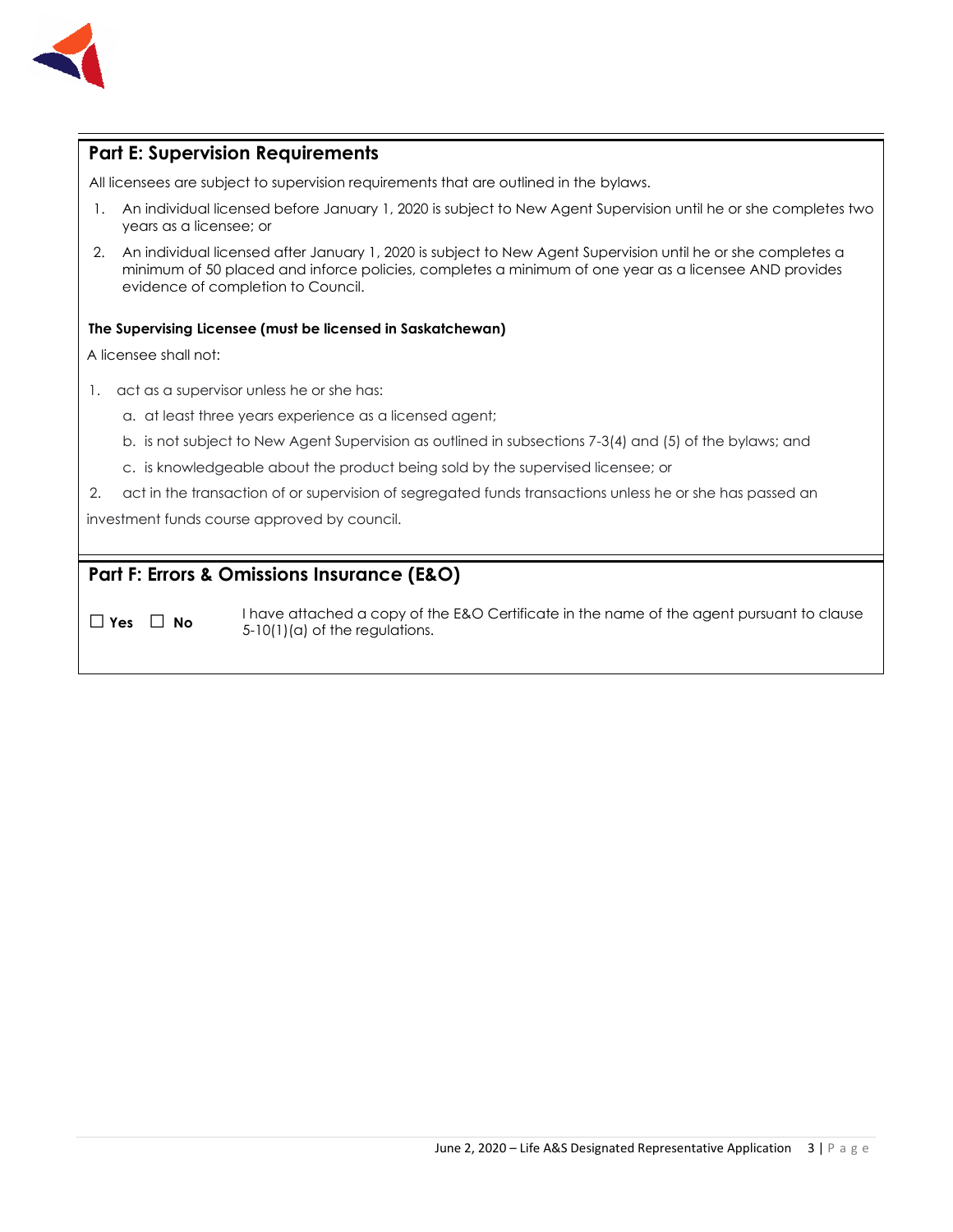

# **Part G: Background**

The following are questions relevant to *The Insurance Act* (Act) regarding trustworthiness and suitability to be licensed.

Please read these questions carefully to ensure all responses are accurate. Inaccurate answers may be considered a material misstatement.

**For any questions where disclosure is required, please provide complete details on a separate sheet of paper and attach to the application form.**

| Have you ever held an insurance or adjuster                                                                                                                                                                                                                                                                                                                                                                                                               | Have you ever been the subject of receivership                                                                                                                                                                                                                                                                                                                                                                                                                                                                                                                                                                                                                                       |  |  |
|-----------------------------------------------------------------------------------------------------------------------------------------------------------------------------------------------------------------------------------------------------------------------------------------------------------------------------------------------------------------------------------------------------------------------------------------------------------|--------------------------------------------------------------------------------------------------------------------------------------------------------------------------------------------------------------------------------------------------------------------------------------------------------------------------------------------------------------------------------------------------------------------------------------------------------------------------------------------------------------------------------------------------------------------------------------------------------------------------------------------------------------------------------------|--|--|
| 1.                                                                                                                                                                                                                                                                                                                                                                                                                                                        | 5.                                                                                                                                                                                                                                                                                                                                                                                                                                                                                                                                                                                                                                                                                   |  |  |
| licence in Saskatchewan, or anywhere in Canada                                                                                                                                                                                                                                                                                                                                                                                                            | and/or bankruptcy proceedings, including consumer                                                                                                                                                                                                                                                                                                                                                                                                                                                                                                                                                                                                                                    |  |  |
| or in the world?                                                                                                                                                                                                                                                                                                                                                                                                                                          | proposals?                                                                                                                                                                                                                                                                                                                                                                                                                                                                                                                                                                                                                                                                           |  |  |
| $\Box$ Nothing to Disclose                                                                                                                                                                                                                                                                                                                                                                                                                                |                                                                                                                                                                                                                                                                                                                                                                                                                                                                                                                                                                                                                                                                                      |  |  |
| <b>Disclosure attached</b>                                                                                                                                                                                                                                                                                                                                                                                                                                | $\lrcorner$ Disclosure attached                                                                                                                                                                                                                                                                                                                                                                                                                                                                                                                                                                                                                                                      |  |  |
| If yes, please provide information about licence year,                                                                                                                                                                                                                                                                                                                                                                                                    | If yes, please provide an explanation of the circumstances                                                                                                                                                                                                                                                                                                                                                                                                                                                                                                                                                                                                                           |  |  |
| licence class and jurisdiction.                                                                                                                                                                                                                                                                                                                                                                                                                           | and a complete copy of the documents involved.                                                                                                                                                                                                                                                                                                                                                                                                                                                                                                                                                                                                                                       |  |  |
|                                                                                                                                                                                                                                                                                                                                                                                                                                                           | This question applies to you personally AND any company in<br>which you are/were a principal shareholder, officer or<br>director.                                                                                                                                                                                                                                                                                                                                                                                                                                                                                                                                                    |  |  |
| Has any licence or registration held by you as an<br>2.<br>insurance agent, adjuster or for selling any other<br>financial products, ever been suspended or<br>revoked for cause, anywhere in Canada or in the<br>world?<br>$\Box$ Disclosure attached<br>$\Box$ Nothing to Disclose<br>This question applies to you personally AND any<br>company in which you are/were a principal<br>shareholder, officer or director or designated<br>representative. | Have you ever been the subject of any complaint,<br>6.<br>investigation, sanction or disciplinary action, including<br>but not limited to a letter of warning, caution, fine,<br>etc., against you by any financial services regulator,<br>federal regulator (e.g., FINTRAC, CRA, CRTC, Privacy<br>Commissioner, etc.) insurer or any other financial<br>services company with which you hold/held a<br>contract, in Canada or anywhere in the world?<br>$\perp$ Nothing to Disclose<br>$\Box$ Disclosure attached<br>This question applies to you personally AND any company in<br>which you are/were a principal shareholder, officer or<br>director or designated representative. |  |  |
| 3.<br>Have you ever been refused an insurance or<br>adjuster licence or other licence or registration for<br>selling financial products or adjusting claims in<br>Canada or anywhere in the world?<br>$\Box$ Nothing to Disclose<br><b>Disclosure attached</b><br>This question applies to you personally AND any<br>company in which you are/were a principal<br>shareholder, officer or director or designated<br>representative.                       | Have you ever been investigated, charged or<br>7.<br>convicted of any criminal or quasi-criminal offence, in<br>Canada or anywhere in the world?<br>$\Box$ Disclosure attached<br>$\Box$ Nothing to Disclose<br>This question applies to you personally AND any company in<br>which you are/were a principal shareholder, officer or<br>director or designated representative.                                                                                                                                                                                                                                                                                                       |  |  |
| Do you currently or plan to engage in any                                                                                                                                                                                                                                                                                                                                                                                                                 | 8.                                                                                                                                                                                                                                                                                                                                                                                                                                                                                                                                                                                                                                                                                   |  |  |
| 4.                                                                                                                                                                                                                                                                                                                                                                                                                                                        | Have you ever been the subject of any type of legal                                                                                                                                                                                                                                                                                                                                                                                                                                                                                                                                                                                                                                  |  |  |
| business or occupation other than the insurance                                                                                                                                                                                                                                                                                                                                                                                                           | action, including but not limited to, class action                                                                                                                                                                                                                                                                                                                                                                                                                                                                                                                                                                                                                                   |  |  |
| or adjusting business?                                                                                                                                                                                                                                                                                                                                                                                                                                    | lawsuits or civil actions respecting the business of                                                                                                                                                                                                                                                                                                                                                                                                                                                                                                                                                                                                                                 |  |  |
| <b>Disclosure attached</b>                                                                                                                                                                                                                                                                                                                                                                                                                                | insurance including adjusting, or any other financial                                                                                                                                                                                                                                                                                                                                                                                                                                                                                                                                                                                                                                |  |  |
| $\Box$ Nothing to Disclose                                                                                                                                                                                                                                                                                                                                                                                                                                | service in Canada or anywhere in the world?                                                                                                                                                                                                                                                                                                                                                                                                                                                                                                                                                                                                                                          |  |  |
| Please provide the name of the business, occupation                                                                                                                                                                                                                                                                                                                                                                                                       | $\Box$ Nothing to Disclose                                                                                                                                                                                                                                                                                                                                                                                                                                                                                                                                                                                                                                                           |  |  |
| details, supervisory responsibilities and date of                                                                                                                                                                                                                                                                                                                                                                                                         | $\Box$ Disclosure attached                                                                                                                                                                                                                                                                                                                                                                                                                                                                                                                                                                                                                                                           |  |  |
| employment.                                                                                                                                                                                                                                                                                                                                                                                                                                               | This question applies to you personally AND any company in                                                                                                                                                                                                                                                                                                                                                                                                                                                                                                                                                                                                                           |  |  |
| This would include any business that requires a licence                                                                                                                                                                                                                                                                                                                                                                                                   | which you are/were a principal shareholder, officer or                                                                                                                                                                                                                                                                                                                                                                                                                                                                                                                                                                                                                               |  |  |
| or registration or is corporately registered.                                                                                                                                                                                                                                                                                                                                                                                                             | director or designated representative.                                                                                                                                                                                                                                                                                                                                                                                                                                                                                                                                                                                                                                               |  |  |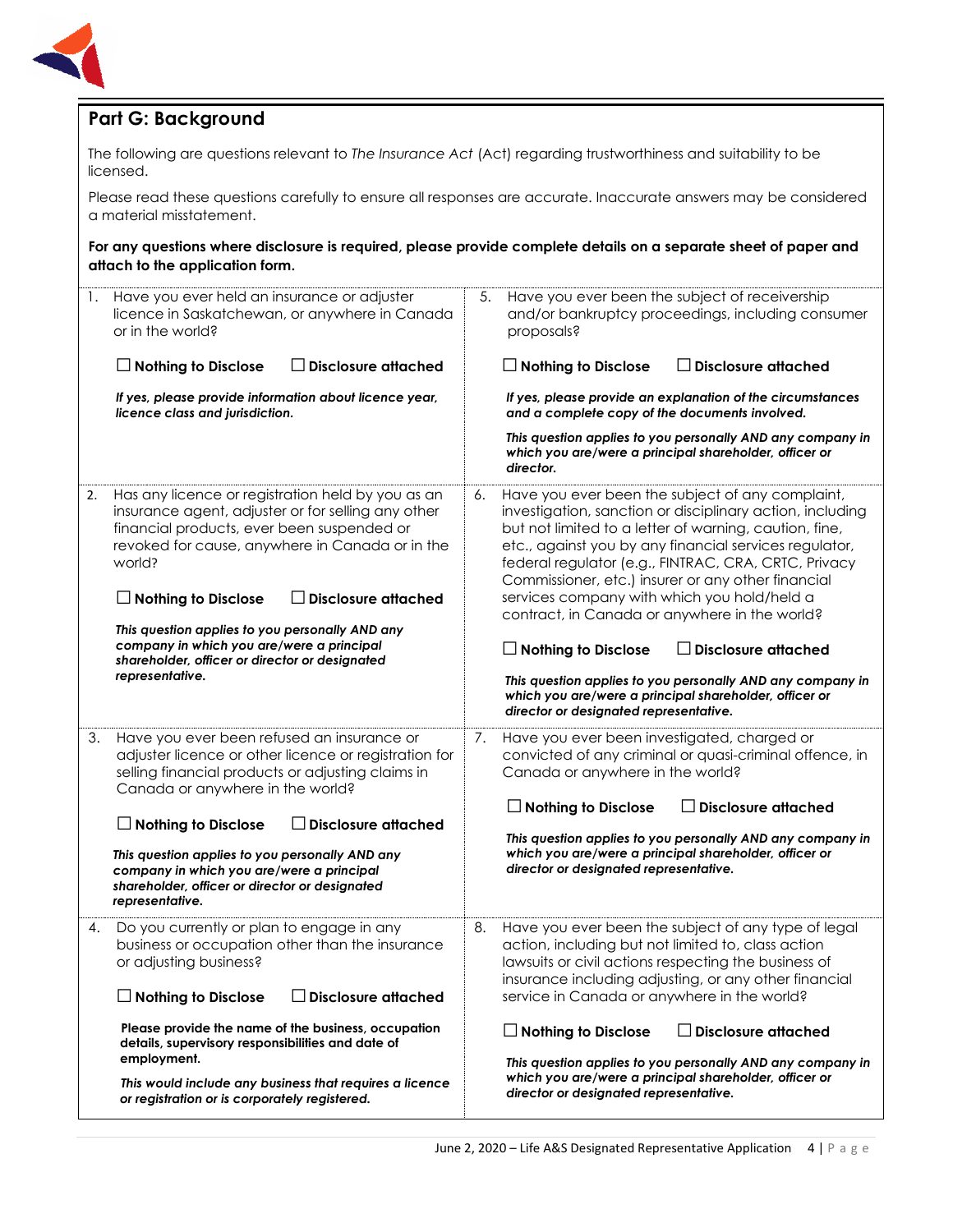

### **Part H: Non-Resident Applicants**

1. Saskatchewan address for service required by subsection 10-1(3) of *The Insurance Regulations*.

|                                                                                                                 |                                                                                             |                                                                                                                                                                                                                    |           | SΚ       |                |
|-----------------------------------------------------------------------------------------------------------------|---------------------------------------------------------------------------------------------|--------------------------------------------------------------------------------------------------------------------------------------------------------------------------------------------------------------------|-----------|----------|----------------|
| Street Address (Box #'s will not be accepted)                                                                   |                                                                                             |                                                                                                                                                                                                                    | City/Town | Province | Postal Code    |
| 2.                                                                                                              | a)                                                                                          | A non-resident applicant whose home jurisdiction has a web based licensee search is not required to<br>provide a Certificate of Authority/Non-Resident Endorsement. Council will verify the licence status online. |           |          |                |
|                                                                                                                 | b)                                                                                          | A non-resident applicant whose home jurisdiction does not have a web based license search, is required<br>to provide a Certificate of Authority/Non-Resident Endorsement with this application.                    |           |          |                |
| 3.<br>What date did you obtain your Life including Accident & Sickness Licence in your<br>resident jurisdiction |                                                                                             |                                                                                                                                                                                                                    |           |          |                |
|                                                                                                                 |                                                                                             |                                                                                                                                                                                                                    |           |          | month day year |
| 4.                                                                                                              | What date did you obtain your Accident & Sickness Licence in your resident<br>jurisdiction? |                                                                                                                                                                                                                    |           |          | month day year |
| I am required to comply with continuing education requirements in my resident<br>5.<br>jurisdiction?            |                                                                                             | $\Box$ Yes $\Box$ No                                                                                                                                                                                               |           |          |                |

## **Part I: Consent to the Collection, Use and Disclosure of Information**

By applying for an insurance licence, I, the applicant, understand personal information will need to be collected from me and from other sources such as the recommender of the licence, financial service regulators, law enforcement agencies, credit bureaus, insurance companies, previous employers or other organizations in the financial services sector. I, therefore, consent to the collection and use of this personal information for the purpose of determining my suitability for licensing.

I, the applicant, further understand and consent to the disclosure of personal information to the recommender of the licence, financial service regulators, law enforcement agencies, credit bureaus, insurance companies or other organizations in the financial services sector, for the purpose of determining suitability for licensing.

| Signature of applicant  | Date Signed |
|-------------------------|-------------|
|                         |             |
|                         |             |
| Print name of applicant |             |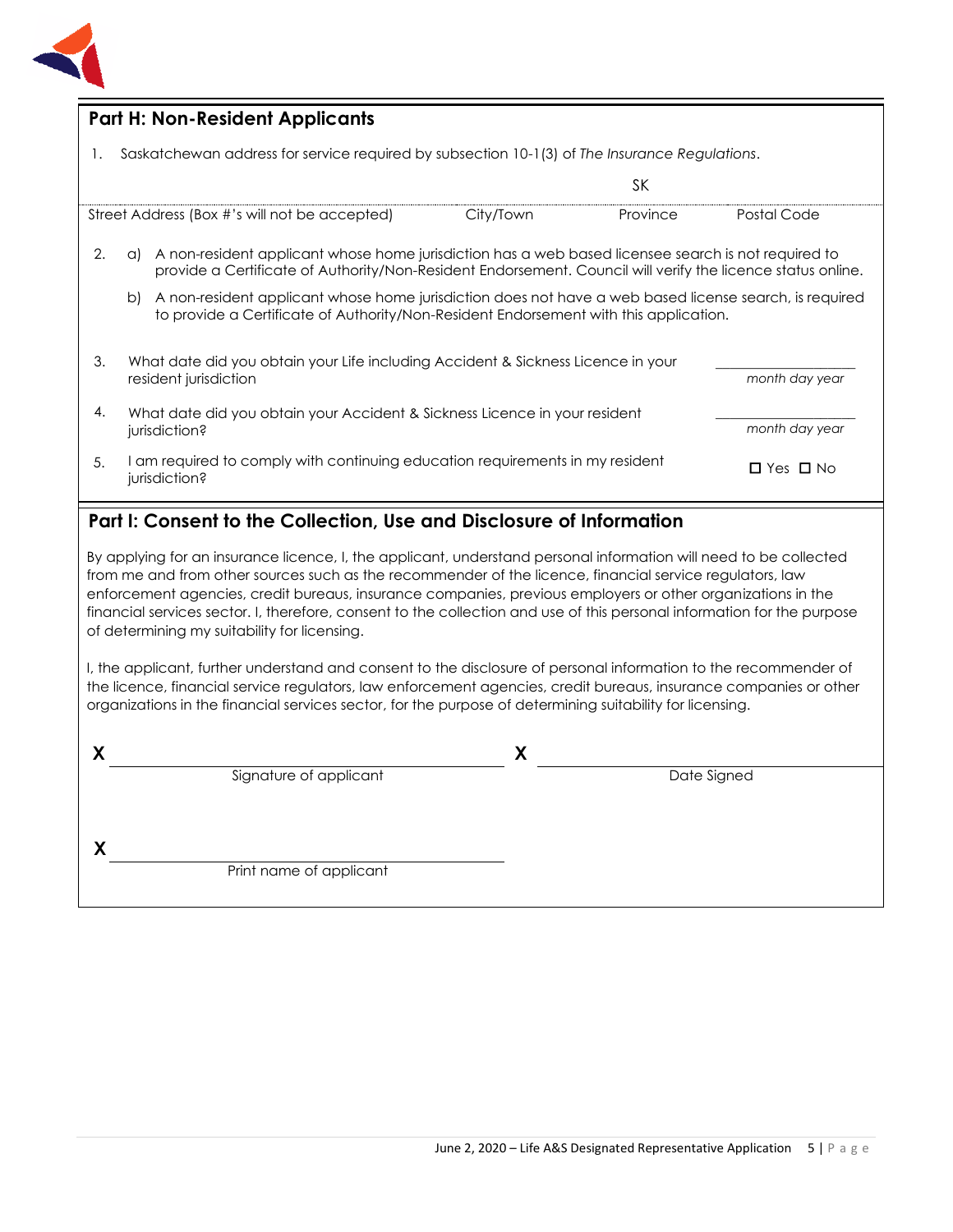

## **Part J: Declaration**

The making of a false statement on this application constitutes a material misstatement and may result in the refusal of this application and the subsequent suspension or cancellation of any licence issued. This application is required to be personally signed by the applicant named herein.

I, \_\_\_\_\_\_\_\_\_\_\_\_\_\_\_\_\_\_\_\_\_\_\_\_\_\_\_\_\_\_\_\_\_\_\_\_\_\_\_, solemnly declare that all statements and answers in the foregoing application including attachments are true and correct, and I make this solemn declaration conscientiously believing it to be true, and knowing that it is of the same force and effect as if made under oath.

| X                                                                                                                                                                                                            |                                        | X                                                                                    |                                                                                             |
|--------------------------------------------------------------------------------------------------------------------------------------------------------------------------------------------------------------|----------------------------------------|--------------------------------------------------------------------------------------|---------------------------------------------------------------------------------------------|
|                                                                                                                                                                                                              | Signature of applicant                 |                                                                                      | Date Signed                                                                                 |
|                                                                                                                                                                                                              | <b>Part K: Recommender Declaration</b> |                                                                                      |                                                                                             |
|                                                                                                                                                                                                              |                                        | To be completed by the same licensed insurer or MGA that is recommending the agency. |                                                                                             |
| Applicant's Name                                                                                                                                                                                             |                                        |                                                                                      |                                                                                             |
| <b>Please Print</b>                                                                                                                                                                                          |                                        |                                                                                      | is hereby recommended to act as a designated representative for the agency named herein.    |
| Legal Name of Agency<br><b>Please Print</b>                                                                                                                                                                  |                                        |                                                                                      |                                                                                             |
| The recommender certifies that the qualifications and business record of the applicant have been investigated<br>and that the applicant is suitable to receive a licence.                                    |                                        |                                                                                      |                                                                                             |
| To the best of my knowledge, information and belief, all statements and answers contained in the foregoing<br>application are true and correct, and that the applicant has completed this application.       |                                        |                                                                                      |                                                                                             |
| IT IS UNDERSTOOD THAT IF THE APPLICANT NAMED HEREIN IS TERMINATED BY US, WRITTEN NOTICE, INCLUDING THE<br>REASONS FOR TERMINATION, WILL BE GIVEN TO THE LIFE INSURANCE COUNCIL OF SASKATCHEWAN, IMMEDIATELY. |                                        |                                                                                      |                                                                                             |
|                                                                                                                                                                                                              |                                        |                                                                                      |                                                                                             |
| <b>Print Legal Name of Recommender</b>                                                                                                                                                                       |                                        |                                                                                      |                                                                                             |
|                                                                                                                                                                                                              |                                        |                                                                                      |                                                                                             |
| <b>Authorized Official Signature</b>                                                                                                                                                                         |                                        | <b>Print Name of Signee</b>                                                          | <b>Date Signed</b>                                                                          |
|                                                                                                                                                                                                              |                                        |                                                                                      |                                                                                             |
| Telephone                                                                                                                                                                                                    | Fax                                    |                                                                                      | E-mail Address                                                                              |
|                                                                                                                                                                                                              |                                        |                                                                                      | THE ABOVE APPLICANT WILL NOT ACT AS A DESIGNATED REPRESENTATIVE UNTIL THE LICENCE IS ISSUED |

**NOTE: The same licensed insurer or MGA must recommend the Life A&S Agency and Life A&S Designated Representative applications.**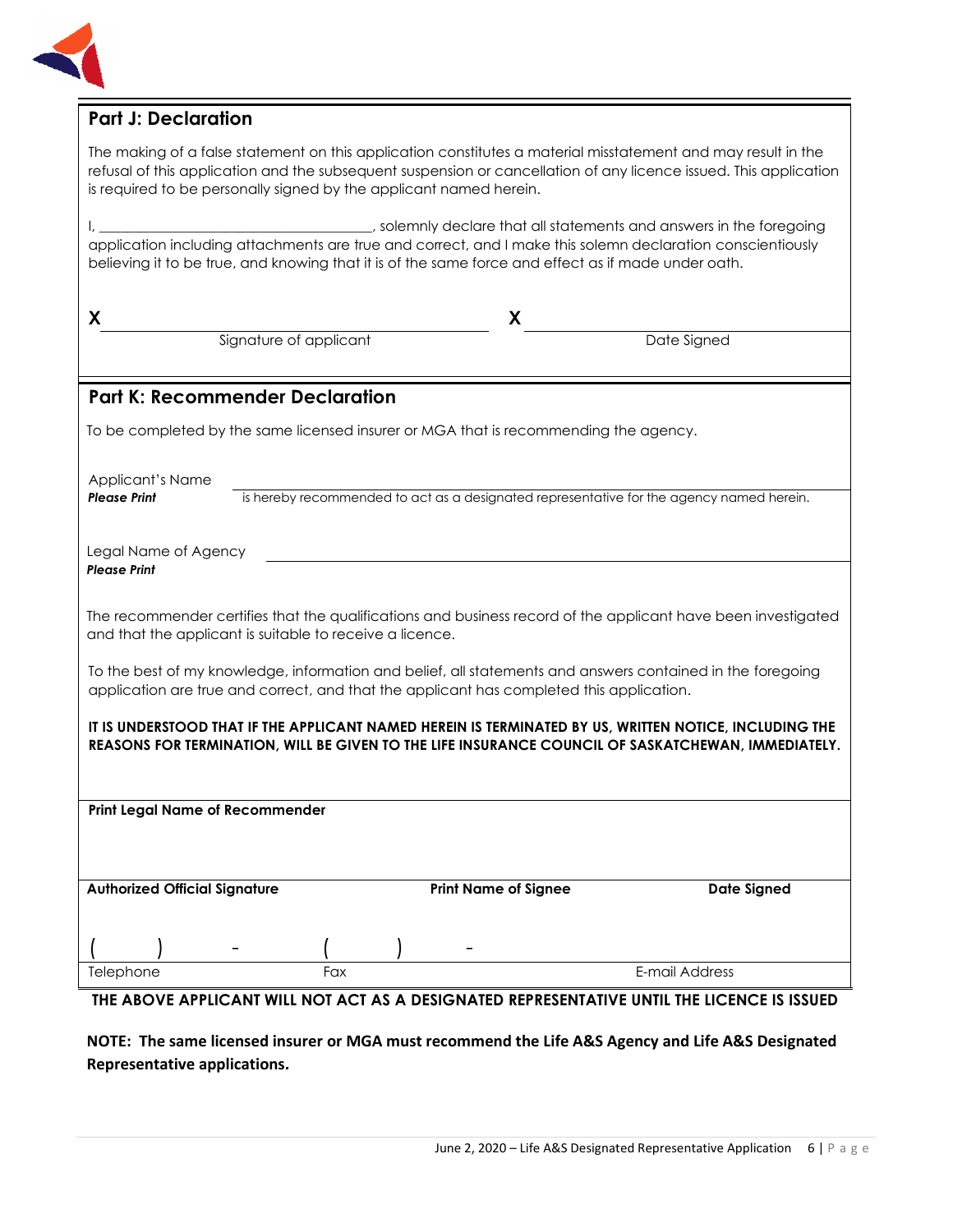

### **APPLICANT'S ACKNOWLEDGEMENT**

#### **Print applicant's name**

A licence imposes on the licensee obligations including, but not limited to, the following:

- a) to adhere to the Act, regulations, and the Life Insurance Council of Saskatchewan (LICS) Bylaws;
- b) to follow established standards of competence, conduct and practice in the business of insurance.

I acknowledge I have read the LICS Bylaws, and I understand that I am obligated to do the following:

- ➢ To notify LICS within 30 days of the commencement of criminal proceedings, legal actions, bankruptcy and a name change.
- ➢ To submit the Annual Reporting Form and licence fee as per the LICS Bylaws.
- ➢ To be supervised until I have completed a minimum of 50 placed and in force policies and completes a minimum of one year as a licensee as outlined in the LICS Bylaws.
- ➢ Not act as supervisor unless I am licensed in Saskatchewan and have at least three years licensed experience as outlined in the LICS Bylaws.
- ➢ Not to act in the transaction or supervision of segregated funds unless authorized to do so as outlined in the LICS Bylaws.
- ➢ To complete a life insurance replacement declaration (LIRD) prior to replacing an existing life insurance policy as outlined in the LICS Bylaws.
- ➢ To maintain E&O coverage as outlined in the LICS Bylaws.
- ➢ To complete the Continuing Education (CE) Requirement outlined in the LICS Bylaws.
	- (1) Licensees are required to earn a minimum of fifteen credit hours of CE in each annual reporting period.
	- (2) Only credit hours earned in a reporting period are eligible unless written consent is provided by LICS.
	- (3) Failure to comply with the CE requirements shall result in a suspension of licence until the licensee has earned the required CE credit hours.
- ➢ To obtain CE hours through approved course providers and courses that meet the CE definition as outlined in the LICS Bylaws.
	- (1) Only courses that provide technical education are considered to qualify as continuing education including courses that directly relate to:
		- (a) Life or accident and sickness insurance products;
		- (b) Financial planning provided that:
			- (i) a minimum of 10 of the 15 hours required per year is related to life or accident and sickness insurance; and,
			- (ii) a maximum of five to 15 hours required per year is related to non-insurance sectors such as securities and mutual funds;
		- (c) Compliance with insurance legislation and requirements such as LICS's Code of Conduct, Act and Bylaws made pursuant to that Act, privacy legislation and anti-money laundering and anti-terrorism financing legislation;
		- (d) Ethics;
		- (e) E&O insurance; and,
		- (f) Courses leading to an approved designation such as Chartered Life Underwriter (CLU), Certified Financial Planner (CFP), Registered Financial Planner (RFP), Certified Health Insurance Specialist (CHS), Certified Employee Benefit Specialist (CEBS), Personal Financial Planner (PFP), Certified International Wealth Manager (CIWM), Elder Planner Counselor (EPC) and such other designations as are approved by Council.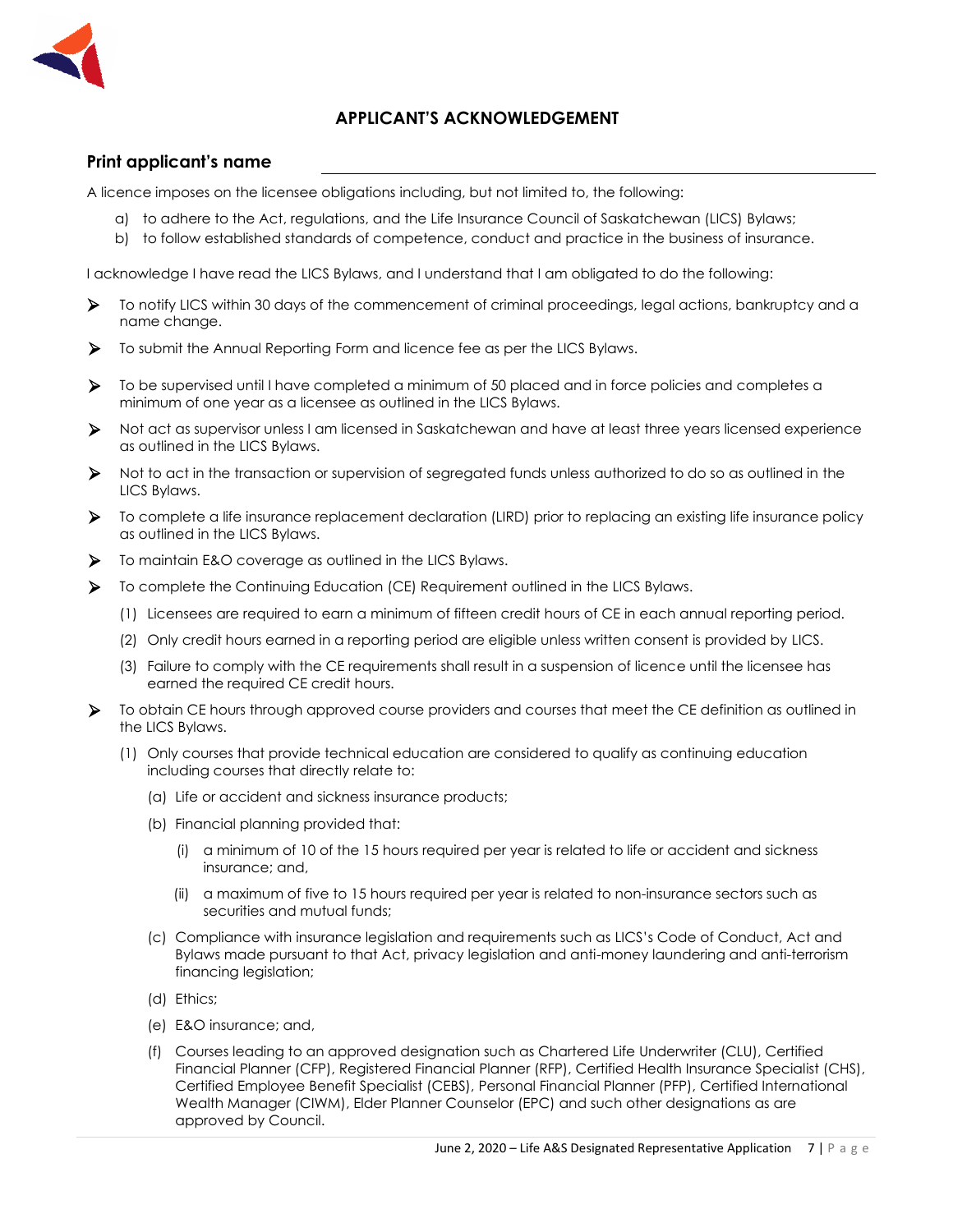

- ➢ To complete the Ethics Education Requirement as per the LICS Bylaws.
	- (1) Effective January 1, 2013 all resident licensees must, within the cycles set out below, completed one or more LICS approved ethics courses totaling at least three hours in duration:
		- (a) Resident licensees who are licensed on or after January 1, 2013 must completed the ethics training within three years of becoming licensed.
		- (b) Resident licensees who hold a licence issued prior to January 1, 2013 must completed the ethics training by their annual reporting date in 2016.
		- (c) Resident licensees that have completed the course under (a) or (b) above must complete the ethics training within each subsequent five year cycle.
		- (d) Credit hours earned for an ethics course can be applied towards a licensee's CE requirements.
		- (e) For the purpose of this section each individual ethics course must be at least one hour in duration.
- ➢ To disclose on the initial application for licence and any Annual Reporting Form(s) if I am engaged in, or plan to engage in, any business or occupation other than the insurance business.

I understand a licence will not be granted in the absence of returning this signed acknowledgment to the Council office.

I further understand I am prohibited from acting as an Insurer's Representative until the licence has been granted.

**Signature of applicant Date Signed**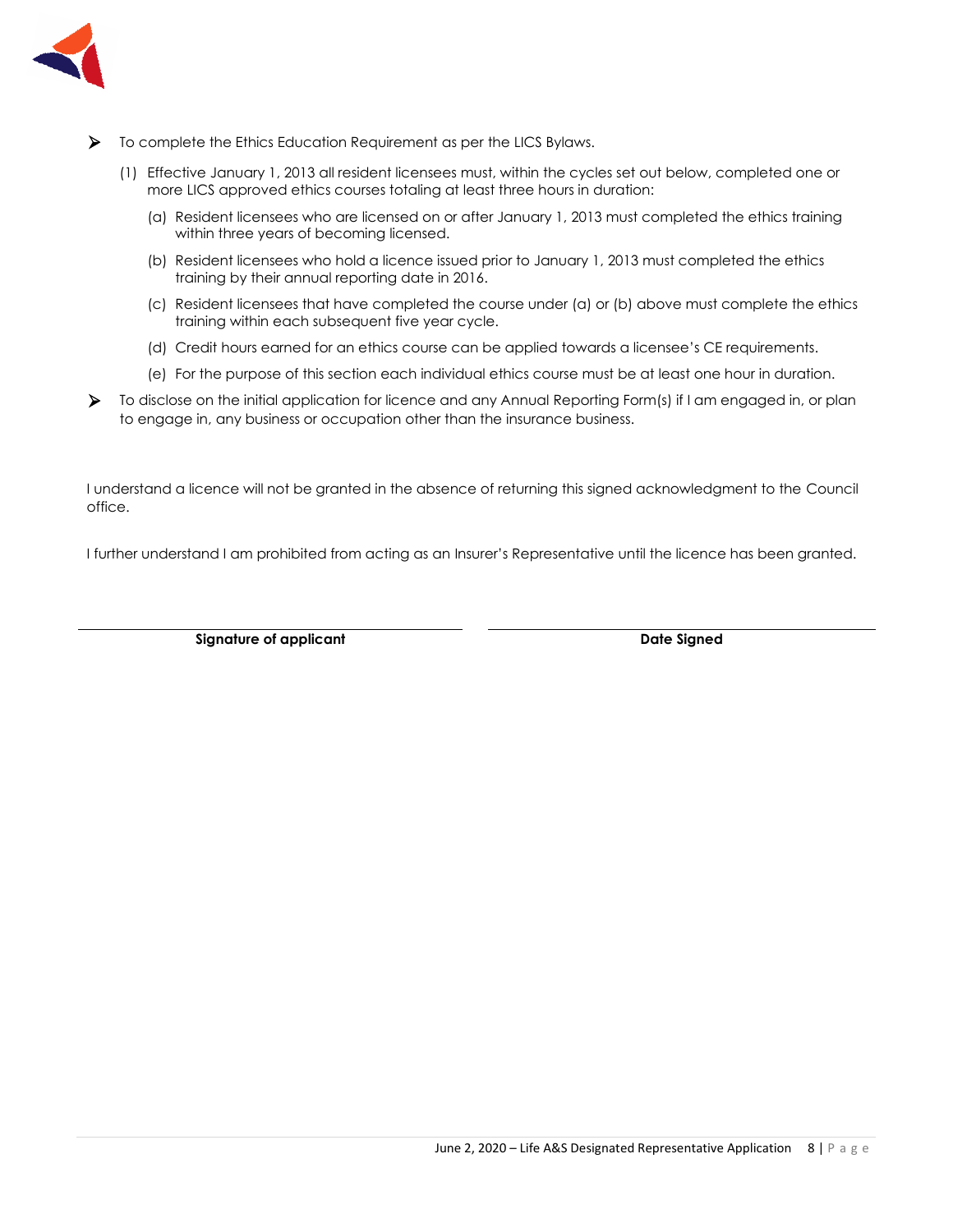

# *The Insurance Act*

**"insurance agent"** means, subject to subsection (2), any person who for any compensation and through any medium does one or more of the following:

- (a) acts or aids in any manner in soliciting, negotiating, effecting or procuring the making of any contract of insurance or reinsurance or the continuance or renewal of a contract of insurance or reinsurance on behalf of an insurer, potential insured or insured, whether or not the person has agreements with insurers allowing the person to bind coverage and countersign insurance documents on behalf of insurers;
- (b) holds himself, herself or itself out as an insurance agent, broker or consultant;
- (c) provides consulting, advisory or administrative services with respect to the insurance or contracts of insurance that are described in section 1-14 or 1-15;
- (d) provides advice to a person with respect to a specific insurance policy, plan or program;
- (e) evaluates or manages insurance risks on behalf of an insured;
- (f) provides administration services to an insurer with respect to a policy or a contract of insurance, including processing applications and claims and accepting payments;
- (g) transmits for another person an application for or a policy of insurance to or from an insurer;
- (h) retains as compensation any portion of a premium received by the person;
- (i) enrols individuals in prescribed contracts of insurance;
- (j) engages in any other prescribed activity.